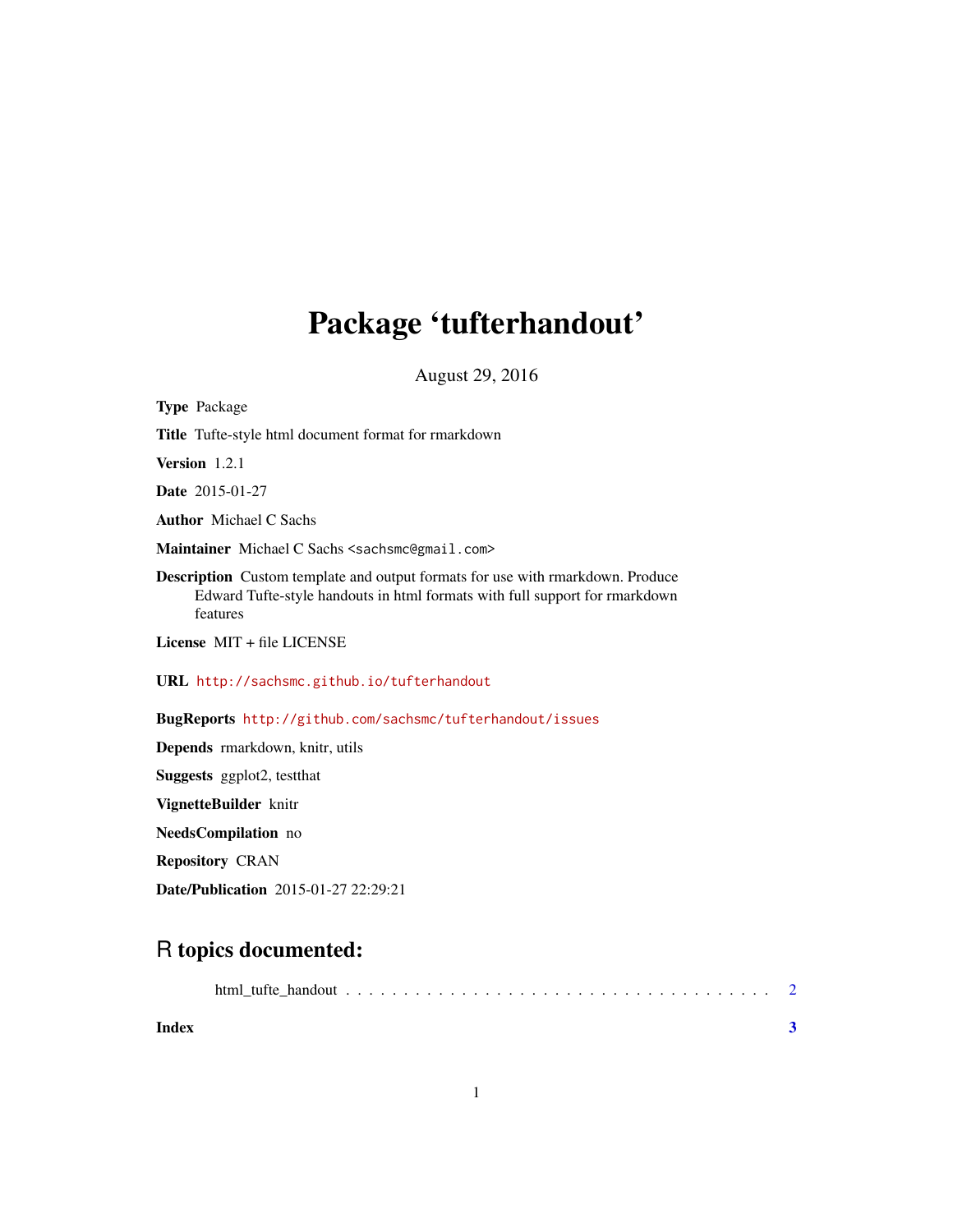<span id="page-1-0"></span>html\_tufte\_handout *html format for tufte-handout*

#### Description

Produces a custom output format function in the style of Edward Tufte's handouts. This essentially recreates the tufte-handout latex document class using bootstrap. Main features are plot hooks that put figures in the margin (marginfigure = TRUE), creates full-width figures (fig.star = TRUE), and allows "sidenotes". To create a sidenote, some raw html is required. Usage is <aside> Content </aside>. See the package vignette for more details.

#### Usage

```
html_tufte_handout(self_contained = TRUE, theme = "default",
 lib_dir = NULL, keep_md = FALSE, mathjax = "default",
pandoc_args = NULL, ...)
```
#### Arguments

|             | self_contained Include all dependencies                                               |
|-------------|---------------------------------------------------------------------------------------|
| theme       | Bootstrap theme                                                                       |
| lib_dir     | Local directory to copy assets                                                        |
| keep_md     | Keep knitr-generated markdown                                                         |
| mathjax     | Include mathiax, "local" or "default"                                                 |
| pandoc_args | Other arguments to pass to pandoc                                                     |
| $\ddotsc$   | Additional function arguments to pass to the base R Markdown HTML output<br>formatter |